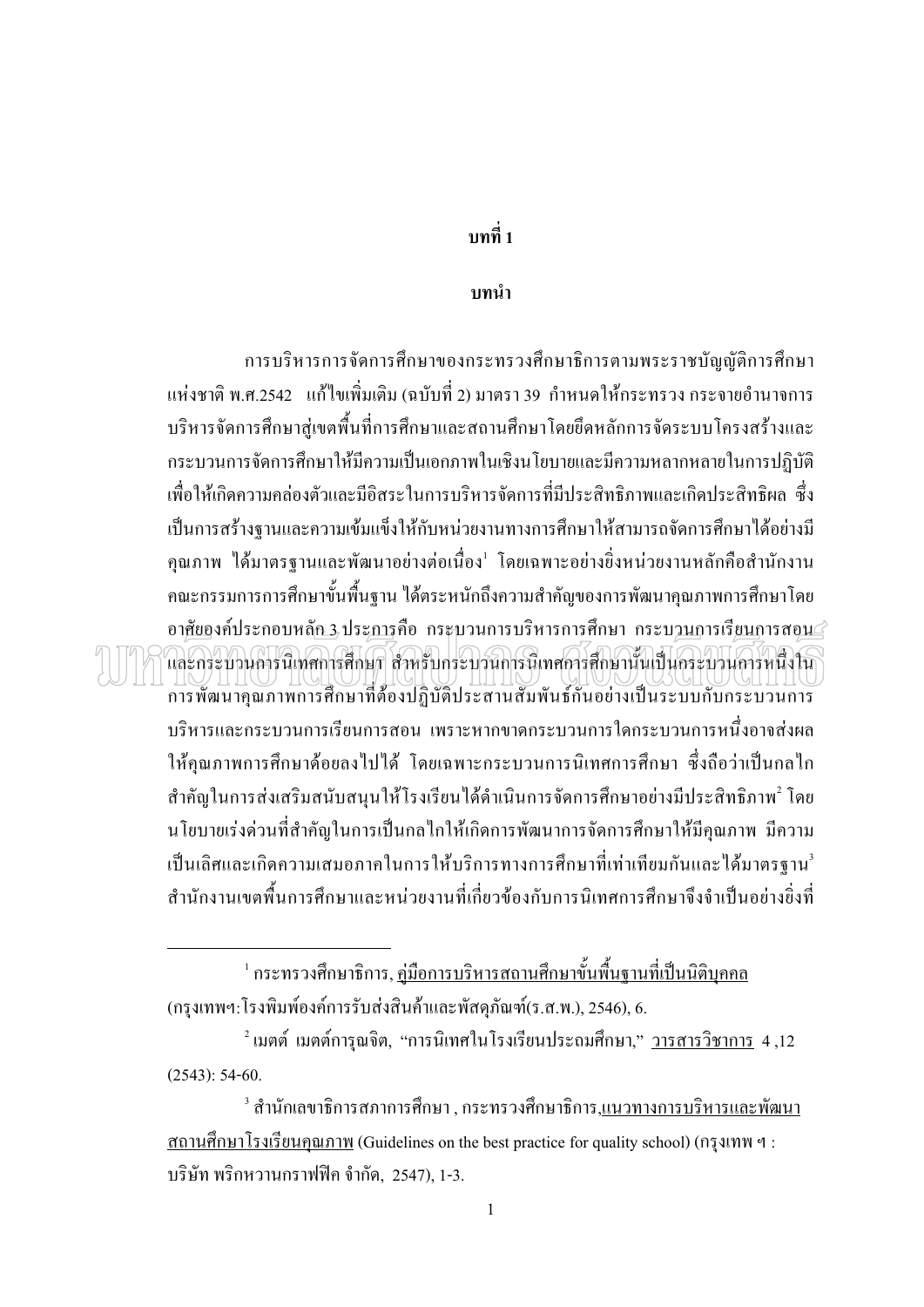้จะต้องสร้างองค์กรของตนเองให้มีคุณภาพ เพื่อทำหน้าที่เป็นผู้จัดการความรู้ พัฒนาความรู้ พัฒนา ิ ความคิดและพัฒนาศักยภาพการจัดการศึกษาให้เกิดประสิทธิภาพสูงสุด<sup>4</sup>

#### ความเป็นมาและความสำคัญของปัญหา

ปัจจุบันสังคมโลกใค้มีการเปลี่ยนแปลงอย่างรวดเร็วในด้านการศึกษาได้มีการ ปรับเปลี่ยนโครงสร้างใหม่ ตลอดจน หลักสูตรการศึกษา การปฏิรูปการเรียนรู้ที่มุ่งเน้นทักษะการคิด ให้กับผู้เรียน รวมถึงการจัดการเรียนรู้ที่เน้นผู้เรียนเป็นสำคัญซึ่งจะเป็นนิมิตรหมายที่ดีที่จะเตรียม ิทรัพยากรบุคคลที่มีคุณภาพให้กับสังคมและปะเทศชาติ โดยเฉพาะอย่างยิ่งสถานศึกษาในปัจจุบัน ใด้รับบอบหมายอำนาจมากขึ้น ทั้งในด้านโครงสร้างและการบริหารจัดการ มีการร่วมคิดและร่วม ตัดสินใจระหว่างบคคลในโรงเรียนและผ้บริหาร มีการบริหารจัดการที่โรงเรียนหรือที่ใช้โรงเรียน เป็นฐาน (school-base manegement) ครูมีอำนาจและมีส่วนในการตัดสินใจในเรื่องการจัดการศึกษา มากยิ่งขึ้น(teacher empowerment) ซึ่งจะสร้างทั้งความพึงพอใจและความไม่มั่นใจในบทบาทหน้าที่ ้ดังกล่าว ซึ่งการนิเทศการศึกษาจะสามารถช่วยครูหรือบุคลากรในสถานศึกษาได้ ดังนั้นผู้ทำหน้าที่ นิเทศ ผ้นำทางด้านการศึกษา หรือผ้บริหารจะต้องมีบทบาทเป็นผ้ช่วยเหลือครหรือบคลากรใน $\scriptstyle\mathcal{P}$ สถานศึกษาให้จัดการเรียนร้าให้กับผู้เรียนที่เน้นความเป็นประชาธิปไตยมากที่สุด และด้องมีการ ปรับเปลี่ยนเพื่อให้สอดคล้องกับนโยบายการจัดการศึกษา ให้ทันต่อการเปลี่ยนแปลงและความ ้เจริญก้าวหน้าในด้านต่างๆ<sup>ร</sup>

หลังจากการประกาศพระราชบัญญัติการศึกษาแห่งชาติ พ.ศ. 2542 ที่กำหนดให้มีระบบ ้การประกันคุณภาพการศึกษาโดยการกำหนดให้โรงเรียนมีการประกันคุณภาพการศึกษาและพัฒนา โรงเรียนเข้าสู่มาตรฐานการศึกษาแล้ว มีการประเมินและปรับปรุงคุณภาพการศึกษาให้เป็นไปตาม ิมาตรฐานที่กำหนดหรือปรับปรุงมาตรฐานให้สูงขึ้น การนิเทศการศึกษาจึงได้รับปรับเปลี่ยนให้ ้ เหมาะสมยิ่งขึ้น โดยมองว่าการนิเทศการศึกษา ที่รวมถึงการนิเทศภายในโรงเรียน เป็นการ ้คำเนินการที่ทำให้ครูมีความพึงพอใจ และมีกำลังใจ ที่จะพัฒนาการจัดการเรียนการสอน และ พัฒนาการดำเนินงานใดๆ ของโรงเรียน ให้เป็นไปตามมาตรฐานของโรงเรียนและของบุคลากรให้ ี่สูงขึ้นและรักษาไว้ จนส่งผลให้โรงเรียนเป็นที่ยอมรับของผู้รับประโยชน์จากโรงเรียนทุกฝ่าย ใน ี พระราชบัญญัติการศึกษาแห่งชาติ พ.ศ.2542 ได้กล่าวถึงการนิเทศการศึกษาไว้ใน มาตรา 4 ดังนี้

้รัชพล คชชารุ่งโรจน์, <u>โรงเรียนทันสมัย</u> (กรุงเทพฯ: บริษัทด่านสุทธาการพิมพ์,2547), 49.

้วัชรา เล่าเรียนดี, <u>การนิเทศการสอน (Supervision of Instruction</u>)(นครปฐม:ม.ป.พ.  $,2548)$ , 232.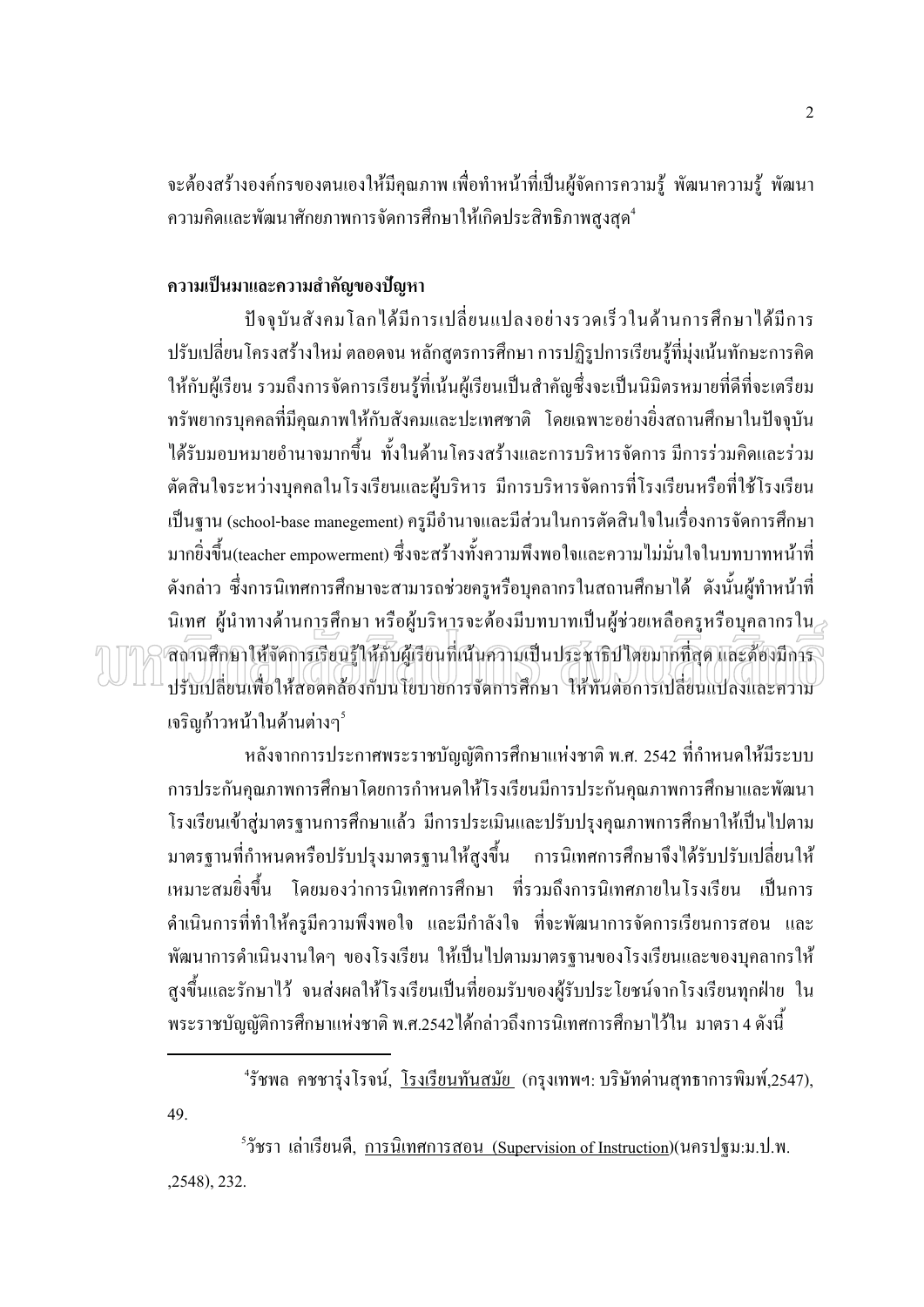"บุคลากรทางการศึกษา หมายความว่า ผู้บริหารสถานศึกษา ผู้บริหารการศึกษา รวมทั้ง ซึ่งเป็นผู้ทำหน้าที่ให้บริการ หรือปฏิบัติงานเกี่ยวเนื่องกับการจัด ผู้สนับสนุนการศึกษา ้กระบวนการเรียนการสอน การนิเทศและการบริหารการศึกษา ในหน่วยงานการศึกษาต่าง ๆ" และ ิมาตรา 20 วรรค 4 แห่งพระราชบัญญัติระเบียบข้าราชการกระทรวงศึกษาธิการ พ.ศ.2546 ้กำหนดให้มีคณะกรรมการติดตาม ตรวจสอบ ประเมินผล และนิเทศการศึกษาของเขตพื้นที่ ึการศึกษา เพื่อทำหน้าที่ในการกำกับ ดูแล การบริหารและการจัดการด้านวิชาการ เกี่ยวกับ ี การศึกษา วิเคราะห์ วิจัย นิเทศติดตามและประเมินผลการบริหารและการดำเนินการ โดยม่งเน้น ี่ผลสัมถทธิ์ของหน่วยงานและสถานศึกษา เพื่อเตรียมการรับนิเทศ ติดตามและประเมินผลจาก หน่วยงานภายนอก $^7$ 

ึการนิเทศการศึกษาจึงเป็นกระบวนการที่เกิดจากความร่วมมือของคณะคร บคลากร ทางการศึกษา โดยการแนะนำให้คำปรึกษาหารือช่วยเหลือและเสริมสร้างขวัญและกำลังใจให้ผู้ที่ ใค้รับการนิเทศได้พัฒนาความร้ความสามารถและพฤติกรรมการสอนด้วยตนเอง ให้สามารถปฏิบัติ ิภารกิจทางด้านการจัดการเรียนรู้ได้อย่างมีประสิทธิภาพ ตลอดจนส่งเสริมให้บุคลากรที่ได้รับการ นิเทศมีความร้ที่ทันสมัยสามารถนำไปบรณาการใช้เพื่อการจัดกิจกรรมการเรียนร้ $\degree$  นอกจากนี้การ $\scriptstyle\mathcal{>}$ นิเทศการศึกษาเป็นกระบวนการสำคัญต่อการพัฒนาคุณภาพของสถานศึกษาเนื่องจากเป็น กระบวนการที่ช่วยปรับปรงและพัฒนาประสิทธิภาพการจัดประสบการณ์การเรียนร้และ ประสิทธิภาพการบริหารและการจัดการ เพื่อนำไปสู่ผลสัมฤทธิ์ทางการเรียนและพฤติกรรมที่พึง ประสงค์ของผู้เรียนในที่สุด การนิเทศการศึกษายังเป็นส่วนหนึ่งที่มีผลกระทบโดยตรงต่อคุณภาพ ึการจัดการศึกษาและการพัฒนาการศึกษาทุกขั้นตอน เนื่องจากเป็นตัวการที่ก่อให้เกิดการ ้เปลี่ยนแปลงพฤติกรรมให้เป็นไปในทางที่พึงประสงค์ และบรรลุเป้าหมายที่ต้องการ ทั้งนี้เพราะ ึการนิเทศการศึกษาเป็นกระบวนการที่มีจุดมุ่งหมายเพื่อพัฒนาคน พัฒนางาน และพัฒนาคุณภาพ ึการศึกษา ให้ทันต่อการเปลี่ยนแปลงที่เกิดขึ้น การนิเทศการศึกษาเป็นองค์ประกอบที่สำคัญที่

ึ สำนักงานคณะกรรมการการศึกษาแห่งชาติ<u>,การนิเทศการศึกษา</u>[Online], accessed14

March 2009. Avaliable from URL http:// onec.go.th/ topnews/view.php?549

์ สำนักงานคณะกรรมการการศึกษาขั้นพื้นฐาน, <u>แนวทางดำเนินงาน ของ</u> <u>คณะกรรมการติดตาม ตรวจสอบ ประเมินผลและนิเทศการศึกษาของเขตพื้น</u>ที่การศึกษา (กรุงเทพฯ : โรงพิมพ์องค์การรับส่งสินค้า และพัสดุภัณฑ์, 2549), 2.

้ ธีระพงธ์ ศรีโพธิ์, การสร้างและพัฒนาดาว 7 ดวงเพื่อการนิเทศและประเมินตนเอง โรงเรียนปฏิรปการเรียนร้ (นครปฐม:สำนักงานการประถมศึกษาจังหวัดนครปฐม.สำนักงานการ ประถมศึกษา 2544), 228.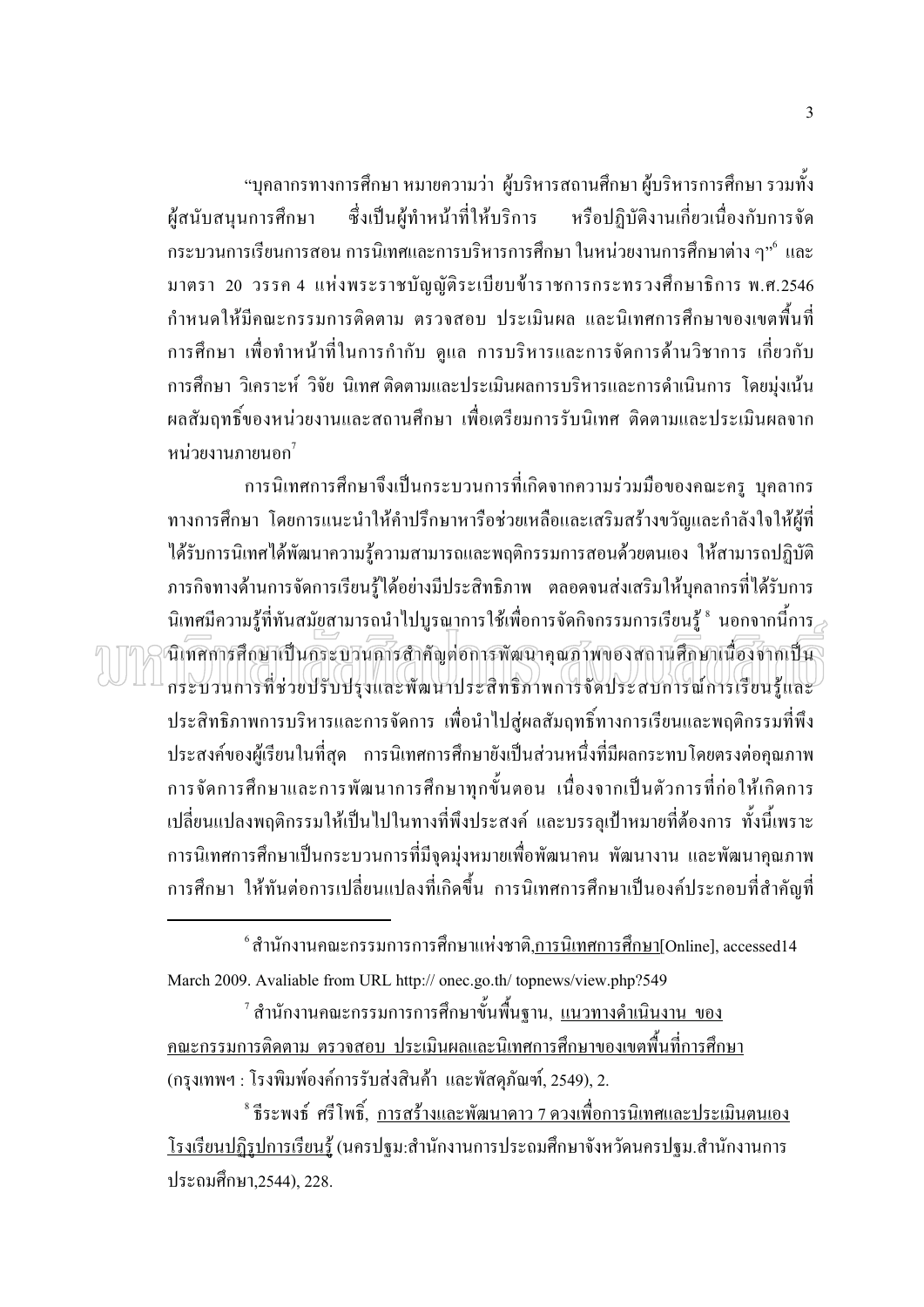ช่วยเหลือและสนับสนุนกระบวนการบริหารและกระบวนการสอนให้มีคุณภาพและบรรลุเป้าหมาย ตลอดจนการนิเทศการศึกษามีขอบข่ายการปฏิบัติงานที่มุ่งเน้นการรักษาควบคุมมาตรฐานการศึกษา โดยตรง°การนิเทศการศึกษาก่อให้เกิดการพัฒนาการศึกษาใน 2 ประการคือ ประการแรกทำให้ ้เกิดการปรับปรุงและเกิดการเลือกสิ่งที่ดีที่สุดมาเป็นวัตถุประสงค์ของการศึกษา เพราะผู้นิเทศย่อม ้คลุกคลีอยู่กับงานการศึกษาและประชาชน จนมีความรู้ประสบการณ์เพียงพอที่จะบอกได้ว่า สิ่งใด ที่ประชาชนในชุมชนนั้นต้องการและสิ่งนั้นควรจะกลายเป็นวัตถุประสงค์ของการศึกษา เพราะ ึการศึกษาต้องตอบสนองความต้องการของประชาชน ประการที่สองทำให้มีการปรับปรุงการ ้วิธีการจัดการเรียนรู้และวิธีให้การศึกษาดียิ่งขึ้น เพราะบุคคลหรือศึกษานิเทศก์ที่เข้าไปทำการนิเทศ นั้นจะทำหน้าที่ทั้งให้คำปรึกษาและวิเคราะห์วิจารณ์ภาระงานต่างๆของการให้การศึกษาอยู่เสมอ ทั้งนี้ศึกษานิเทศก์ต้องอาศัยประสบการณ์และผลงานการวิจัยทางการศึกษาและวิจัยอื่นๆ ทั้งที่ ผลงานของศึกษานิเทศก์เองและผลงานของผู้อื่น เพื่อนำมาเป็นแนวทางในการพัฒนางานด้านการ นิเทศการศึกษาของสำนักงานเขตพื้นที่การศึกษา<sup>เง</sup>

#### ปัญหาของการวิจัย

พระราชบัญญัติการศึกษาแห่งชาติ พ.ศ. 2542 และแก้ไบเพิ่มเดิม(ฉบับที่ 2 )พ.ศ. /2545 ใส่มีการปรับปรุงเปลี่ยนแปลงและพัฒนาระบบการนิเทศการศึกษาโดยเฉพาะรูปแบบการนิเทศและ ี การจัดโครงสร้างการบริหารงานนิเทศการศึกษา โดยอาศัยพื้นฐานปัญหา จากการนิเทศการศึกษาที่ ใด้ค้นพร้อมกับความเคลื่อนใหวทางการศึกษาที่เกิดขึ้นภายใต้ระบบบริหารการจัดการตาม โครงสร้างองค์กรและแบ่งส่วนงานใหม่ของกระทรวงศึกษาธิการ ซึ่งมีผลกระทบต่อการบริหารงาน ี บุคคล โดยเฉพาะการคัดเลือก เลือกสรรบุคคลที่มีความเหมาะสมลงตำแหน่งใหม่ รวมทั้งการเกลี่ย ้อัตรากำลังบุคคลที่ปฏิบัติงานในหน่วยงาน ของกระทรวง ทบวง กรม กอง ที่ถูกยุบเลิกหรือ ้เปลี่ยนแปลงบทบาทไปยังเขตพื้นที่การศึกษาและสถานศึกษาตามความรู้ความสามารถ ส่งผล ึกระทบค้านการจัดระบบงบประมาณการเงิน การจัดสรรที่ดินและอาคารสถานที่ พัสดุครุภัณฑ์ของ ส่วนราชการ และด้านการบริหารจัดการ เนื่องจากกำหนดให้กระทรวงกระจายอำนาจการบริหาร จัดการศึกษา ทั้งทางด้านวิชาการ งบประมาณ การบริหารงานบุคคลและบริหารทั่วไป ไปยัง

<sup>&</sup>lt;sup>9</sup> Nattle T, "ATeaching and Learning Approach to Supervision Within a teacher Education Program," Jounal of Education For Teaching 14, 2(1899): 125-133.

<sup>&</sup>lt;sup>10</sup> สำนักงานเขตพื้นที่การศึกษานครปฐม เขต 2, <u>การพัฒนาแบบจำลองการนิเทศปฏิรูป</u> ้การเรียนรู้ที่ม่งเน้นโรงเรียนเป็นจาน (กรงเทพฯ:สำนักงานเขตพื้นที่การศึกษานครปจม เขต. 22546), 72-73.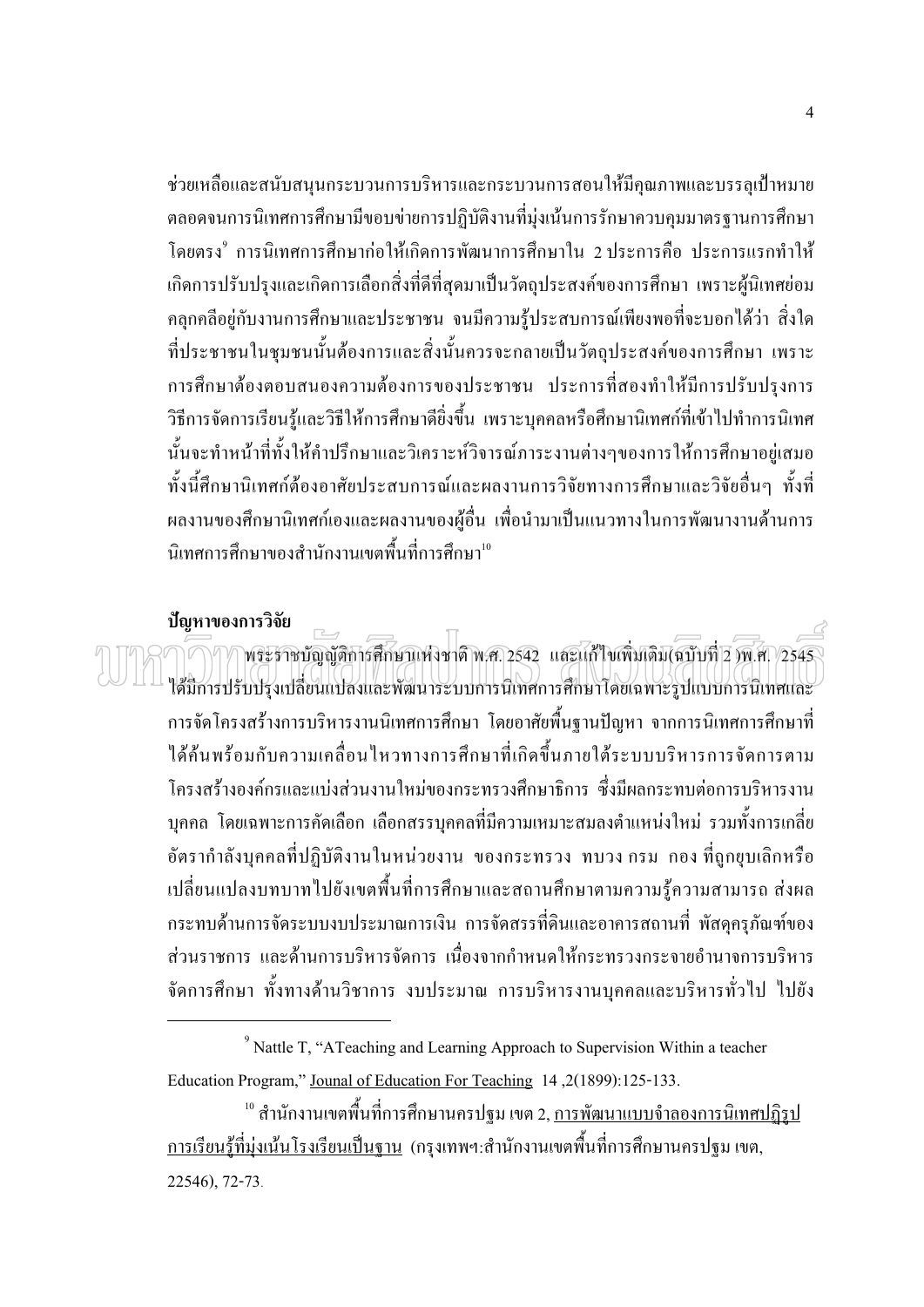ี สำนักงานเขตพื้นที่การศึกษา ส่วนของหน่วยงานด้านการนิเทศการศึกษานั้นได้ยุบรวมศึกษานิเทศก์ ิจาก กรมสามัญ กรมพละศึกษา สำนักงานคณะกรรมการการศึกษาเอกชนและประเมินผลการ ้จัดการของสำนักงานเขตพื้นที่การศึกษา" การคำเนินงานการปฏิรูปการศึกษาครั้งนี้ได้สะท้อนถึง ีสภาพงานนิเทศ กำกับ ติดตาม การตรวจสอบ การประเมินผล การตรวจราชการ ของ ้กระทรวงศึกษาธิการในการดำเนินงานด้านการศึกษาศาสนาและวัฒนธรรม ขาดความเชื่อมโยงใน ้การนำผลการนิเทศการศึกษา กำกับ ติดตามการตรวจสอบ การประเมินการใช้ในการพัฒนา ้คุณภาพการศึกษาได้อย่างเหมาะสมและมีปัญหาสำคัญหลายประการ ดังนี้

1. องค์กรและหน่วยงานที่รับผิดชอบการตรวจราชการ ติดตามและประเมินผลการบริหาร ้และจัดการศึกษา ขาดศักยภาพในการดำเนินทั้งในด้านการบริหารงานวิชาการ การบริหารงาน ิบุคคล การบริหารงานงบประมาณ ส่งผลให้ไม่สามารถนำผลของการตรวจติดตามและประเมินผล มากำหนดนโยบายและแก้ปัญหาได้อย่างเป็นรูปธรรม

่ 2. ระบบการตรวจราชการยังมีลักษณะเป็นเอกเทศ ขาดความเชื่อมโยงกับระบบการ ิตรวจสอบและประเมินผล ขาดการแลกเปลี่ยนข้อมูล การนำผลของการตรวจราชการติดตามตรวจสอบ และประเมินผลไปใช้ร่<u>ว</u>มกัน อีกทั้งขาดกา<u>ร</u>นิเทศงานให้คำแนะนำ และเป็นที่ปรึกษาหารือ เพื่อให้<sub>⁄?</sub> เกิดการพัฒนาการบริหารและการดำเนินงานนำไปสู่ผลสัมฤทธิ์ของงาน เนื่องจากการติดตามตรวจสอบ ผูกติดกับโครงสร้างการบริหารและการจัดการศึกษา ที่มีลักษณะของการรวมศูนย์อำนาจเข้าสู่ส่วนกลาง ้ต่างกรม ต่างหน่วยงานต่างทำหนี้ที่ตรวจ ติดตามและประเมินผลของตนเอง รวมทั้งการติดตาม ้ตรวจสอบ ส่วนใหญ่มีลักษณะเป็นไปเพื่อการตรวจจับผิดมากกว่าการนิเทศแนะนำ เพื่อปรับปรุง พัฒนา

3. ผู้ตรวจราชการกระทรวง ทำหน้าที่ตรวจราชการระดับกระทรวงที่รับผิดชอบอยู่ใน ทุกสำนักงานเขตพื้นที่การศึกษาทั่วประเทศ แต่ไม่สามารถแสดงพลังได้อย่างเต็มที่ที่จะทำให้ ้กระทรวง กรมและหน่วยงานนำผลการตรวจราชการมาปรับใช้ได้อย่างเด่นชัด การใช้ประโยชน์ ึ่งากรายงานผลการตรวจราชการค่อนข้างน้อย และส่วนใหญ่ไม่ได้รับความสนใจจากผู้บังคับบัญชา หรือหน่วยงานเท่าที่ควร

4. การนิเทศ ติดตาม การประเมินผล มิได้ม่งผลผลิตและสัมถุทธิ์ผลของงานจริงจัง ้ส่งผลให้การคำเนินงานด้านการศึกษาศาสนาและวัฒนธรรม ยังไม่เป็นที่พึงพอใจของสังคมโดยการ รวมการศึกษาไทยยังขาดคุณภาพในทุกระดับ ขาดสมรรถภาพในการแข่งขันในเวทีโลก สาเหตุ

<sup>&</sup>lt;sup>11</sup> สำนักงานปฏิรูปการศึกษา, <u>รายงานเพื่อปฏิรูปการศึกษา ภาคผนวก 2</u> (ม.ป.ท., 2544),  $127 - 131.$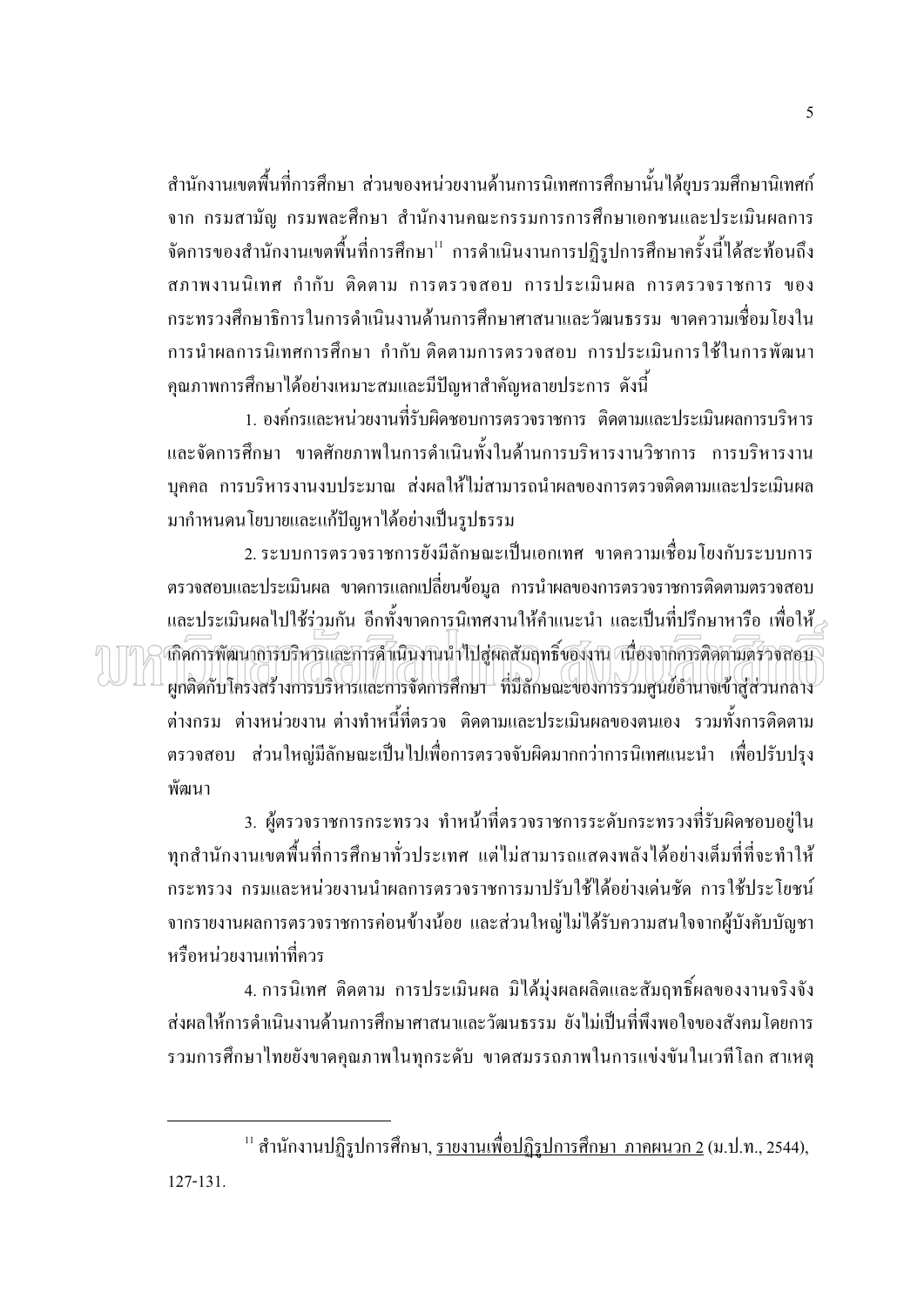ี สำคัญเป็นเพราะขาดการนิเทศ ติดตามตรวจสอบและประเมินผลการคำเนินงานอย่างจริงจัง เพื่อ นำไปสู่การแก้ไขปัญหาร่วมกัน

5. ด้านการนิเทศการศึกษา แม้ว่าจะมีศึกษานิเทศก์รับผิดชอบการนิเทศการศึกษาทั้งใน ้ระดับกรม จังหวัด และอำเภอแต่ไม่สามารถทำหน้าที่นิเทศเพื่อส่งเสริมการเรียนการสอนได้อย่าง แท้จริง ศึกษานิเทศก์ส่วนใหญ่จึงยังคงทำหน้าที่เป็นเพียงผู้ประสานงานวิชาการ เจ้าหน้าที่ ฝึกอบรม ้ผู้ส่งเสริม สนับสนุนการดำเนินงานของสถานศึกษามากกว่าการทำหน้าที่นิเทศทางการศึกษา ตาม ำเทบาทหน้าที่ที่ควรจะเป็น<sup>12</sup>

ิจากผลการวิจัยพบว่า การบริหารงานนิเทศการศึกษาของสำนักงานเขตพื้นที่การศึกษา ได้แก่ งานธุรการ งานพัฒนาหลักสูตรการศึกษาขั้นพื้นฐานและกระบวนการเรียนรู้ งานวัดและ ้ ประเบิบผลการศึกษา งาบส่งเสริมพัฒนาสื่อบวัตกรรมและเทคโบโลยีทางการศึกษา งาบบิเทศ ้ติดตามและประเมินผลระบบบริหารและการจัดการศึกษา งานส่งเสริมพัฒนาระบบการประกัน ึคณภาพการศึกษาและเลขานการคณะกรรมการติดตามตรวจสอบ ประเมินผลผลและการนิเทศ ี การศึกษาอยู่ในระดับดีมาก แต่แนวคิดเกี่ยวกับการบริหารงานนิเทศการศึกษาของสำนักเขตพื้นที่ ึการศึกษาในปัจจบัน ผ้บริหารและศึกษานิเทศก์เห็นว่าควรให้ความสำคัญกับงานส่งเสรอมพัฒนา หลักสูตรการศึกษาขั้นพื้นจานและกระบวนการเรียนรู้ การใช้สื่อนวัตกรรม เทคโนโลยีและแหล่ง การเรียนรู้ การวัดและประเมินผลการศึกษาเพื่อการประกันคุณภาพภายใน ส่งเสริมกัลยาณมิตรการ นิเทศภายในสถานศึกษา การนิเทศแบบฝังตัว การนิเทศทางไกลผ่านเครือข่ายอินเทอร์เนต<sup>ูเร</sup> ้นอกจากนี้รายงานการตรวจราชการกระทรวงศึกษาธิการประจำปีงบประมาณ 2547 พบว่า (1) ินโยบายที่กำหนดให้ศึกษานิเทศก์ต้องทำงานร่วมงานกับสถานศึกษา ต้องหาวิธีช่วยเหลือสถานศึกษา ในการบริหารจัดการเพื่อพัฒนาสถานศึกษาให้มีคุณภาพ การนิเทศเพื่อการพัฒนาหลีกสูตรต้องสร้าง ้ความเข้าใจที่ชัดเจนนำไปสู่การปฏิบัติจริง เนื่องจากการที่หลักสูตรกำหนดกรอบไว้ ให้สถานศึกษา จัดทำรายละเอียดเองก่อให้เกิดความหลากหลายในการปฏิบัติ เน้นให้มีการใช้สื่อที่มีคุณภาพ การจัด ึการเรียนการสอนที่เน้นผู้เรียนเป็นสำคัญ การพัฒนาบุคคล เป็นงานที่สำนักงานเขตพื้นที่การศึกษา ้ต้องบริหารจัดการให้ศึกษานิเทศก์ทำงานร่วมกับสถานศึกษา (2) จากการศึกษาความคิดเห็นของผ้บริหาร และศึกษานิเทศก์เกี่ยวกับการบริหารงานนิเทศการศึกษาของสำนักเขตพื้นที่การศึกษาพบช่องว่างของ

 $^{\,13}$  พันธ์ประภา พนสิน, "การบริหารงานนิเทศการศึกษาของเขตพื้นที่การศึกษา" (วิทยานิพนธ์ปริณญาศึกษาศาสตรมหาบัณฑิต สาขาวิชาการบริหารการศึกษา บัณฑิตวิทยาลัย มหาวิทยาลัยศิลปากร.2547). บทคัดย่อ.

<sup>&</sup>lt;sup>12</sup> สำนักงานปฏิรูปการศึกษา<u>,รายงานเพื่อปฏิรูปการศึกษา ภาคผนวก 3</u> (ม.ป.ท., 2544),  $167 - 169$ .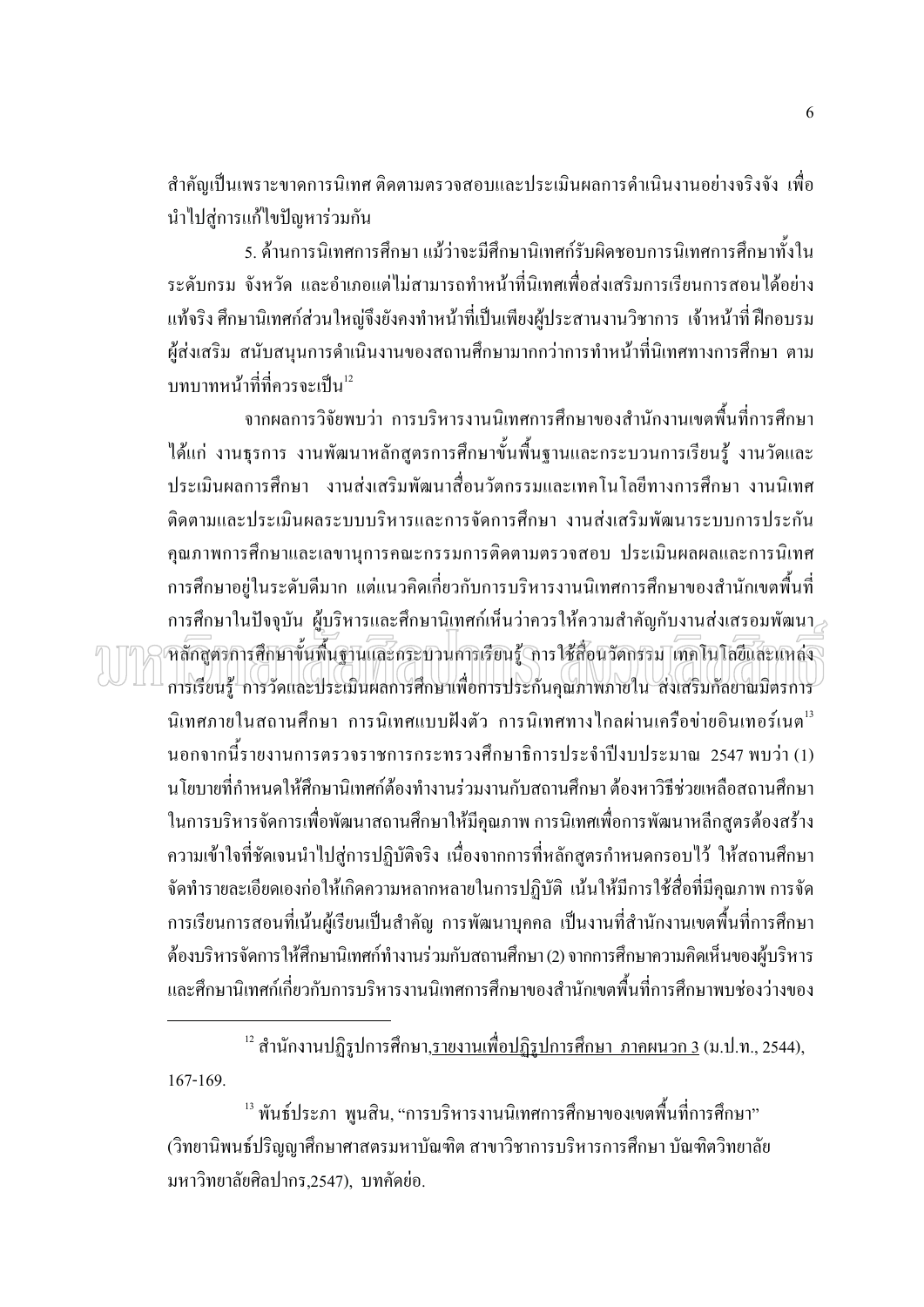ิการบริหารงานธุรการ งานส่งเสริมและพัฒนาสื่อ นวัตกรรมและเทคโนโลยีทางการศึกษา งานเลขานุการ ้ คณะกรรมการติดตาม ตรวจสอบ ประเมินผลและนิเทศการศึกษา เนื่องจากสำนักงานเขตพื้นที่ การศึกษาบางเขตมีข้อจำกัดด้านบุคคลากรและงบประมาณในการดำเนินงานจึงเป็นข้อพิจารณาของ ผู้บริหารที่จะคำเนินเกี่ยวกับการบริหารงานธุรการ งานส่งเสริมและพัฒนาสื่อ นวัตกรรมและ ้เทคโนโลยีทางการศึกษาและงานเลขานุการคณะกรรมการติดตาม ตรวจสอบประเมินผลและนิเทศ การศึกนา<sup>14</sup>

โดยสรปแล้วการนิเทศการศึกษาที่บคคลทั่วไปมีความเข้าใจว่าเป็นหน้าที่ของ ้ศึกษานิเทศก์หรือผู้บริหารระดับสูงเท่านั้น ในปัจจุบันทุกคนเล็งเห็นความสำคัญของการนิเทศมาก ขึ้นทั้งยังเป็นหน้าที่และความรับผิดชอบโดยตรงของผู้มีส่วนเกี่ยวข้องในการจัดการศึกษาเนื่องจาก ้เหตุและความจำเป็น จึงจำเป็นอย่างยิ่งต้องให้ความสำคัญกับการนิเทศการศึกษาเพื่อให้สถานศึกษา ใค้รับการพัฒนาด้านการนิเทศอย่างเป็นระบบและต่อเนื่อง รวมทั้งการเปลี่ยนแปลงทางสังคม ความ ้ เจริญก้าวหน้าทางวิทยาศาสตร์และเทคโนโลยีที่ส่งผลให้สภาพการจัดการเรียนร้ สื่อ นวัตกรรม ้ตลอดจนวัสดุอุปกรณ์มีการเปลี่ยนแปลง ผู้มีส่วนเกี่ยวข้องกับการนิเทศการศึกษาต้องมีการปรับตัว และพัฒนาตัวเองให้ก้า<u>ว</u>ทันต่อภาวะการณ์ปัจจุบัน และแนวโน้มในอนาคตที่ท้าทายนักการศึกษา<sup>เร</sup> จากการศึกษาสภาพปัญหาดังกล่าวที่กระทรวงศึกษาธิการมีปัญหาการจัดการศึกษา ใบ่ประสบผลสำเร็จเท่าที่ควรเนื่องจากการตรวจราชการ การตรวจสอบ การนิเทศ ติดตามและ ประเมินผลขาดความเชื่อมโยงสัมพันธ์กัน ด้วยโครงสร้างการบริหารงานของสำนักเขตพื้นที่ การศึกษากำหนดให้กลุ่มนิเทศ ติดตามและประเมินผลการจัดการศึกษา <sup>เ</sup>ด๊งนั้นผู้วิจัยเห็นว่าการ นิเทศการศึกษามีความจำเป็นและเป็นประโยชน์ต่อการพัฒนาคุณภาพการศึกษาทั้งทุกภาคส่วนจึงมี ้ความสนใจที่จะศึกษา รูปแบบการนิเทศการศึกษาของสำนักงานเขตพื้นที่การศึกษา

## วัตถุประสงค์ของการวิจัย

เพื่อให้สอดคล้องกับปัญหาของการวิจัยและสามารถตอบปัญหาของการวิจัยให้ชัดเจน ผู้วิจัยจึงกำหนดวัตถุประสงค์ของการวิจัยดังนี้

1. เพื่อทราบองค์ประกอบของกระบวนการนิเทศการศึกษาของสำนักงานเขตพื้นที่ การศึกษา

 $^{\rm 14}$  สำนักผู้ตรวจราชการกระทรวงศึกษาธิการ," รายการตรวจราชการตามน โยบาย กระทรวงศึกษาธิการ ประจำปีงบประมาณ 2547(กรุงเทพฯ : โรงพิมพ์คุรุสภา, 2547), 27-32.

 $^{15}$ ชารี มณีศรี, การนิเทศการศึกษา (กรงเทพฯ :โรงพิมพ์อมรการพิมพ์, 2538), 39.

<sup>&</sup>lt;sup>16</sup> พันธ์ประภา พนสิน."การบริหารงานนิเทศการศึกษาของเขตพื้นที่การศึกษา."9.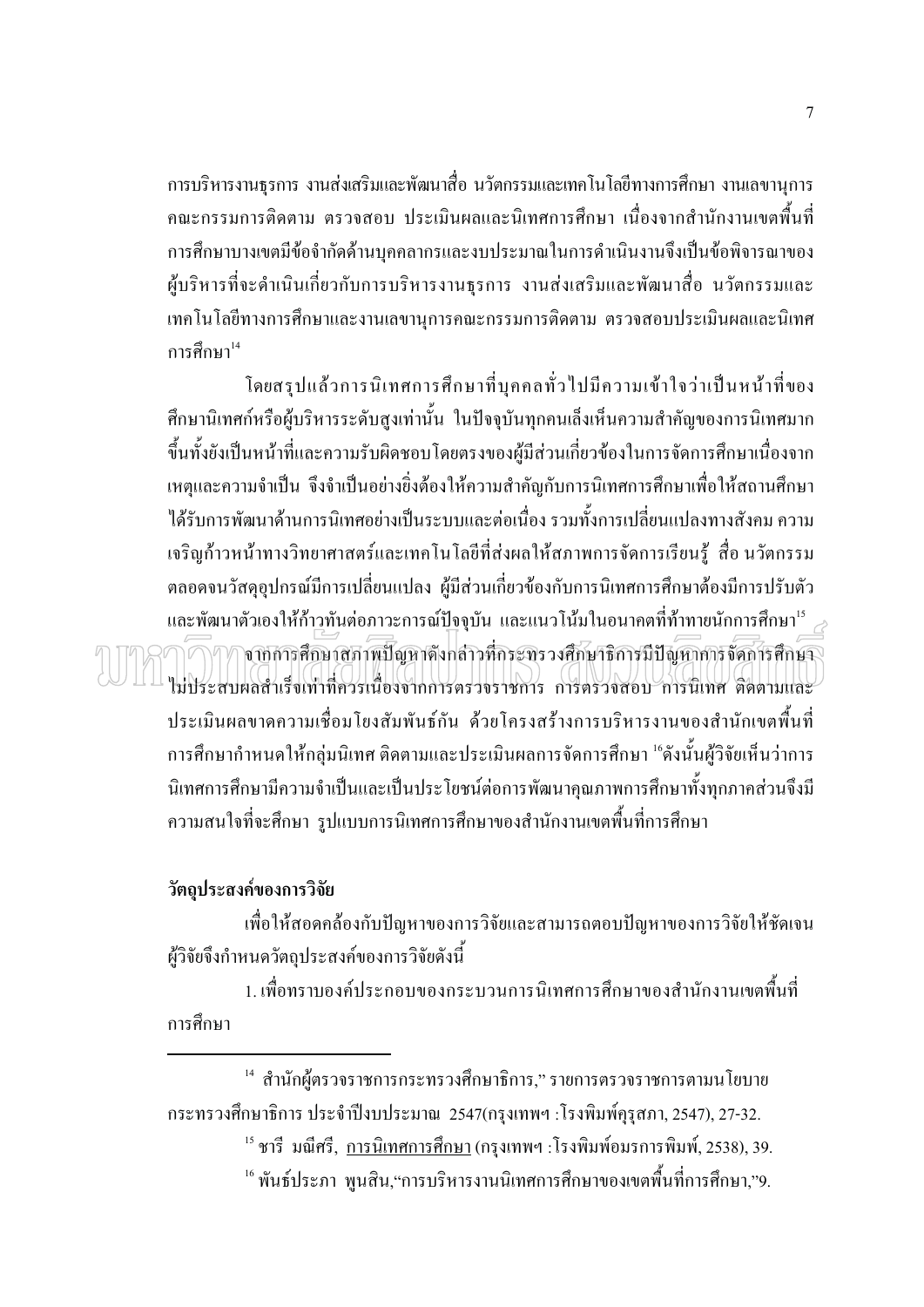2. เพื่อนำเสนอรูปแบบการนิเทศการศึกษาของสำนักงานเขตพื้นที่การศึกษา

## ข้อคำถามของการวิจัย

้เพื่อเป็นไปตามวัตถุประสงค์ของการวิจัย ผู้วิจัยได้กำหนดคำถามในการวิจัย รูปแบบ ้การนิเทศการศึกนาของสำนักงานเขตพื้นที่การศึกนา ดังนี้

1 การนิเทศการศึกนาของสำนักงานเขตพื้นที่การศึกนามีองค์ประกอบของกระบวนนิเทศ อย่างไรบ้าง

่ 2. รูปแบบการนิเทศการศึกษาของสำนักงานเขตพื้นที่การศึกษาเป็นอย่างไร

## กรอบแนวคิดของการวิจัย

ในการศึกษาวิจัยครั้งนี้ผู้วิจัยได้กำหนดกรอบแนวคิดของรูปแบบนิเทศการศึกษาของ สำนักงานเขตพื้นที่การศึกษา ดังนี้



ี แผนภูมิที่ 1 กรอบแนวคิดการวิจัย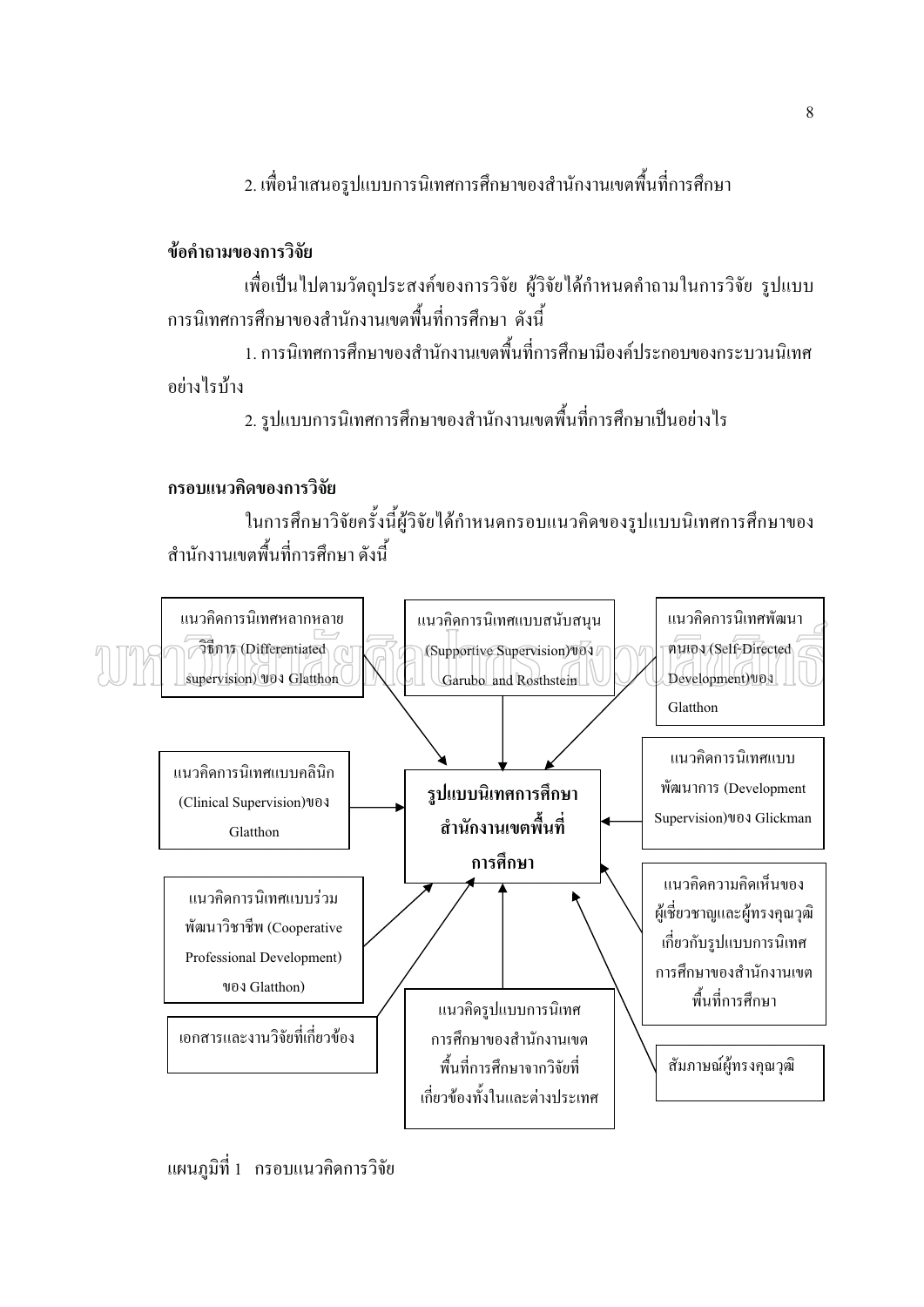( : Allan A. Glatthorn, "Differentiated Supervision," Washington D.C.: Association for Supervision and Curriculum Development, Allen and Bacon,Inc.(1984) : 40-41

 : Carl D. Glickman, Stephen P.Gordon and Jovita M. Ross- Gordon, Supervision and Instruction: Leadership: A Developmental Approach,  $7<sup>th</sup>$  ed. (Boston: Allyn and Bacon, Inc., 1995) , 197.

 : Robert.Goldhammer, Clinical Supervision( New York: Holt, Rinchert and Winston, 1969), อ้างใน Carl D.Glickman, Stephen P.Gordon and Jovita M. Ross- Gordon, Supervision and Instruction: Leadership: A Developmental Approach,  $7<sup>th</sup>$  ed. (Boston: Allyn and Bacon, Inc., 1995) , 287-290.

: Thomas J. Sergiovanni and Robert J. Starratte, Supervision Human Perspective.  $4<sup>th</sup>$  ed. (New York: McGraw-Hill Book Co, 1988) , 11-13.

 : Raymond C. Garubo and Wiilliam.S Rothstein, Suportive Suppervision in Schools( London :Greenwood Oress,1998 ), 1-8.

: สงัด อุทรานับท์, <u>การนิเทศการศึกษาหลักการ ทฤษฎีและปฎิบัติ</u> (กรุงเทพฯ: โรงพิมพ์มิตร สยาม, 2530), 84-87.

โดยกรอบแนวกิดรูปแบบนิเทศการศึกษาของสำนักงานเขตพื้นที่การศึกษา มีรายละเอียด ดังนี้

1. แนวกิดการนิเทศแบบสนับสนุน (Supportive Supervision) เป็นแนวกิดของการูโบ และรอทสไตท์ (Garubo) and Rosthstein)<sup>เ7</sup>แบบร่วมมือแบบหนึ่งที่ต้องอาศัยความร่วมมือกันอย่าง จริงจังและจริงใจระหว่างครูและผู้นิเทศโดยเริ่มจากการสร้างความเชื่อถือไว้ใจกันและกันให้เกิดขึ้นก่อน  $\ddot{\phantom{a}}$  $\ddot{\phantom{a}}$ ĺ ผู้นิเทศต้องมีความชำนาญมีความรู้เกี่ยวกับทฤษฎีจิตวิทยา เกี่ยวกับการพัฒนาบุคลิกภาพและการพัฒนา ความเป็นตัวเองของมนุษย์

2. แนวกิดการนิเทศแบบพัฒนาการ (Development Supervision) เป็นแนวกิดของ กลิ๊กแมน กอร์ดอน และรอส กอร์ดอน (Glickman., Gordon, and Ross – Gordon)<sup>เร</sup> เป็นการส่งเสริม

<sup>&</sup>lt;sup>17</sup> Garubo C. Raymond and Wiilliam.S Rothstein, Suportive Suppervision in Schools (London :Greenwood Oress, 1998), 1-8.<br><sup>18</sup>Carl. Glickman, Stephen P. Gordon and Jovita M. Ross – Gordon, Suppervision and

Instruction : A Developmental Approach, 3 th ed. (Massachusette : Allen and Bacon,Inc., 1995), 287-290.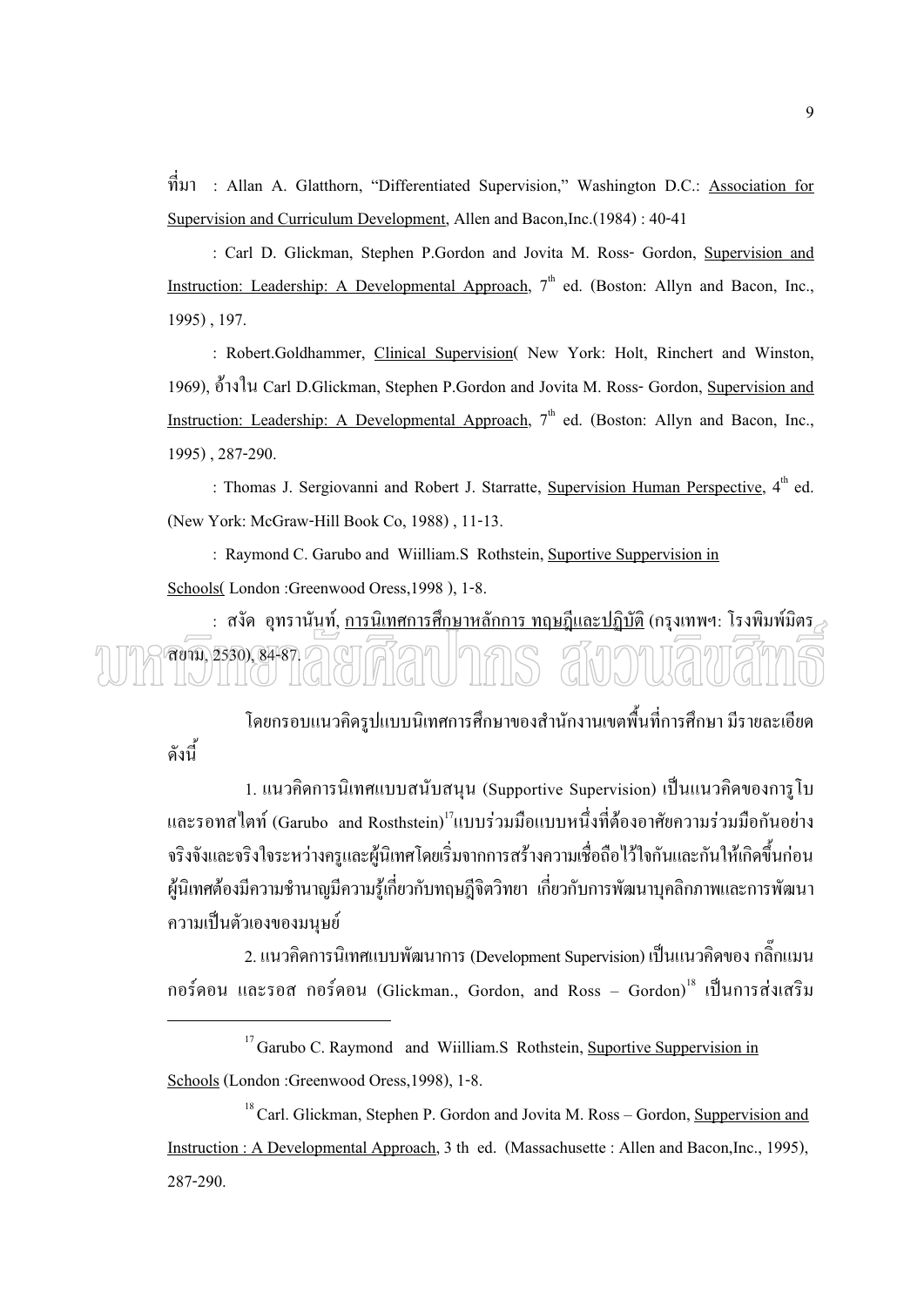สนับสนุนให้ครูไปสู่พัฒนาระดับสูงสุดนั่นคือสามารถพัฒนาตนเองได้มีระดับความสามารถในการ คิดเชิงนามธรรมสูงขึ้น มีความรู้สึกต่อภาระหน้าที่สูงขึ้น และให้ความร่วมมือมากขึ้น ֖֚֚֚֚֡֝<br>֧֖ׅ֖֧֚֚֚֚֚֚֚֚֚֚֚֚֚֚֚֚֚֚֚֚֚֚֚֚֚֚֚֚֝֩֡֡֡֡֬֝<br>֧֪֚֚֝ ĺ

3. แนวคิดการนิเทศแบบร่วมพัฒนาวิชาชีพ (Cooperative Professional Development) เป็นแนวคิดของ แกลทธอร์น (Glatthon) <sup>เว</sup>เป็นการที่เพื่อนร่วมงานต้องการปรับปรุงและ พัฒนาการเรียนการสอนของตนเอง โดยร่วมกันวางแผน กำหนดประเด็นที่สนใจ เพื่อทำการ สังเกตการณ์สอน และประชุมปรึกษาหารือให้ข้อมูลย้อนกลับแก่กันและกัน

4. แนวกิดการนิเทศแบบคลินิก (Clinical Supervision) เป็นแนวกิดของกระบวนการ นิเทศแกลทธอร์น (Glatthon)<sup>20</sup> เป็นการนิเทศเพื่อการปรับปรุงพัฒนาการเรียนการสอนในชั้นเรียน โดยตรง โดยเริ่มด้วยการพูดคุยปรึกษาหารือกันระหว่างตัวครูกับผู้นิเทศเกี่ยวกับแผนการสอน การ  $\ddot{\phantom{a}}$ สังเกตการณ์สอน การวิเคราะห์ข้อมูลการสอน และการให้ข้อมูลย้อนกลับแก่ครู

5. แนวคิดการนิเทศแบบพัฒนาตนเอง (Self-Directed Development) เป็นแนวกิดของ แกลทธอร์น (Glatthon)  $^{\mathsf{21}}$  เป็นการนิเทศที่เหมาะกับครูที่มีความรู้ความสามารถและต้องการที่ จะพัฒนางานในวิชาชีพของตนเองค้วยตัวเอง

6. แนวกิดการนิเทศหลากหลายวิธีการ (Differentiated supervision) เป็นแนวกิดของ แกลทธอร์น (Glatthon) <sup>22</sup> เป็นการรวบรวมวิธีการนิเทศหลายวิธีร่วมกันในการนิเทศ ประกอบด้วย การนิทศแบบคลีนิก การนิเทศแบบร่วมพัฒนาวิชาชีพ การนิเทศแบบพัฒนาตนเอง และการนิเทศ โดยผู้บริหาร

## ี่นิยามศัพท์เอพาะ

**รูปแบบการนิเทศการศึกษา หมายถึง** องค์ประกอบหลัก และกระบวนการทำงานของ บุคลากรทางการศึกษาที่ทำหน้าที่นิเทศการศึกษา เพื่อพัฒนาคุณภาพการจัดการศึกษาของสำนักงาน  $\begin{array}{c} \hline \end{array}$ เขตพื้นที่การศึกษา ֖֖֖֖֪ׅ֪֪ׅ֖֧֧֧֪ׅ֖֧֧֧֪ׅ֧֧֪֪֧֚֚֚֚֚֚֚֚֚֚֚֚֚֚֚֚֚֚֡֡֝֟֓֡֡֡֝֬֝֟֝֝֟֓֡֞֟֓֝֬֝֝֝֬֝֝<br>֧֪֧֪֪֧֪֪֪֧֪֪֪֪֪֪֪֪֪֪֪֪֪֛֪֪֪֪֪֪֪֛֝֝֝֝֩  $\overline{a}$ 

<sup>&</sup>lt;sup>19</sup> Allen A. Glatthon, Differentiated Supervision. A Developmental Approacch,  $2^{nd}$  ed

<sup>(</sup>Massachusette : Allen and Bacon,Inc., 1984), 40 - 41.<br><sup>20</sup> Glatthon and Gogan,  $\stackrel{\circ}{0}$ 19<sup>1</sup>l Carl. Glickman, Stephen P. Gordon and Jovita M. Ross – Gordon, <u>Suppervision and Instruction : A Developmental Approach</u>,  $3<sup>th</sup>$  ed. (Massachusette : Allen and Bacon,Inc., 1995), 288.<br><sup>21</sup>Allen A. Glatthon, Differentiated Supervision. A Developmental Approacch, 2<sup>nd</sup> ed .

<sup>(</sup>Massachusette : Allen and Bacon, Inc., 1984), 49 - 58.<br><sup>22</sup> Ibid, 24.